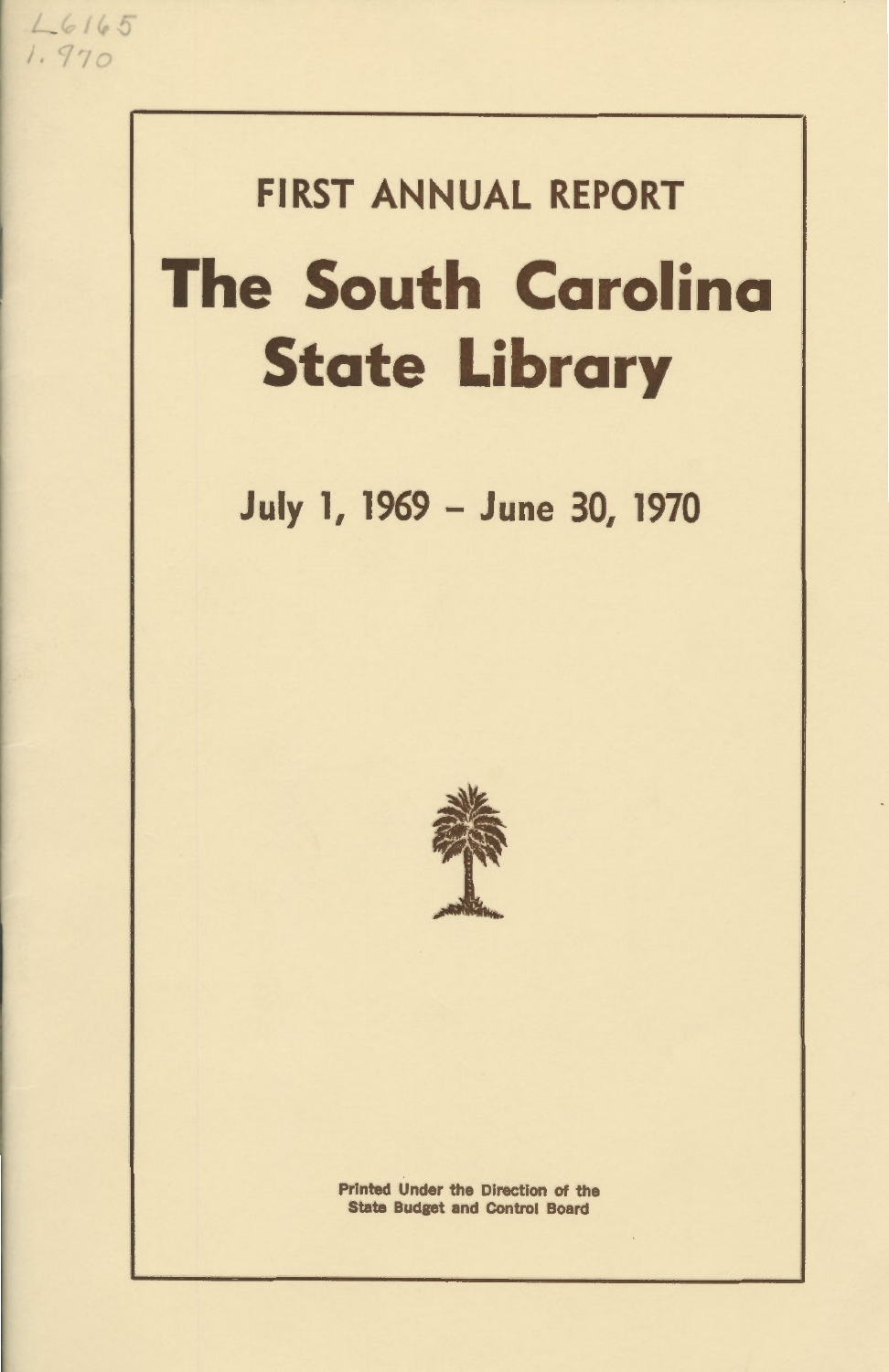

The South Carolina State Library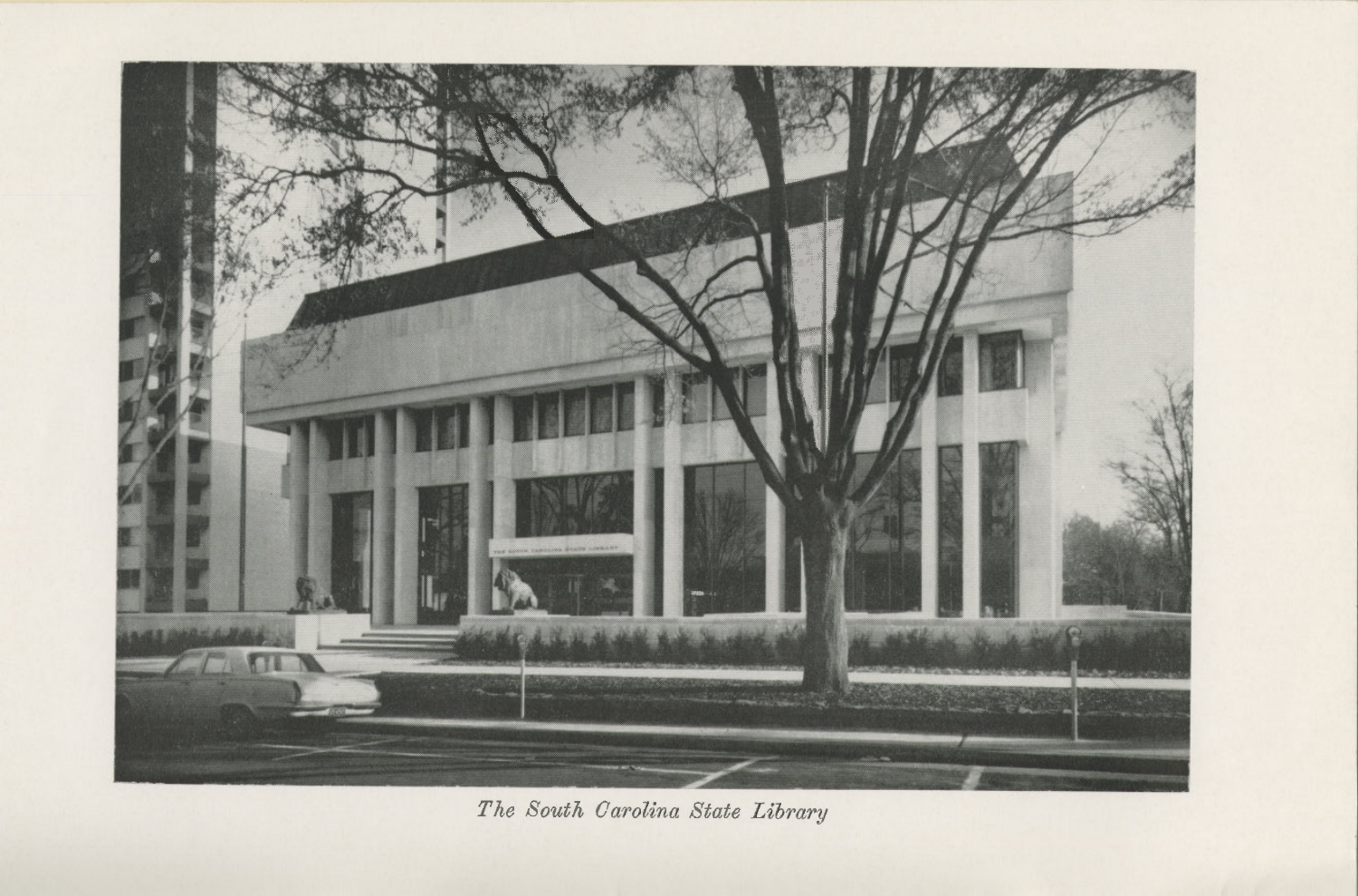# **FIRST ANNUAL REPORT The South Carolina State Library**

**July 1, 1969 - June 30, 1970** 





K27 : 07 : 101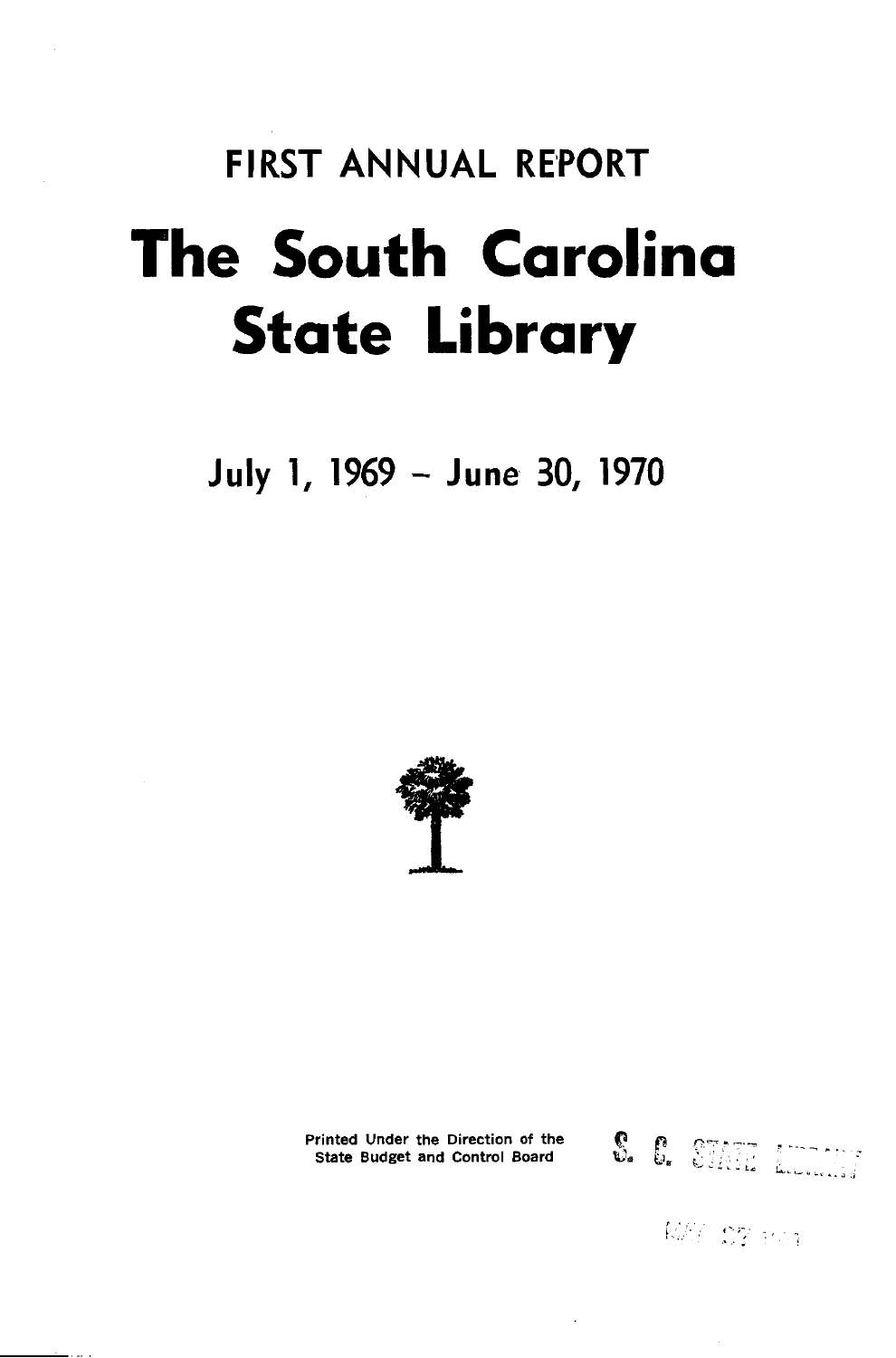#### LETTER OF TRANSMITTAL

#### from

#### THE SOUTH CAROLINA STATE LIBRARY

November 16, 1970

To His Excellency, the Honorable John C. West, Governor of South Carolina, and to the Honorable Members of the General Assembly of South Carolina:

Dear Sirs:

We have the honor to transmit the report of the South Carolina State Library for the fiscal year ending June 30, 1970.

This report contains a summary of the efforts of the South Carolina State Library for the past year in carrying out its. responsibilities for improving library service throughout our state. We are pleased to report that every county has library service available and that libraries have been established in forty-three (43) counties.

The State Library oocupied its magnificent building at the corner of Senate and Bull Streets during the fiscal year, after dedication ceremonies at which former Governor, The Honorable Robert E. McNair, was the principal speaker. The new facility makes possible more efficient use of appropriations and also makes serving the State Government and libraries throughout the state more efficient and useful.

The South Carolina State Library urges all of the members of the General Assembly as well as employees of the state and its elected officials to use the services of the library in any way which will help in the improving of South Carolina.

> Respectfully submitted, H. CARLISLE BEAN, Chairman.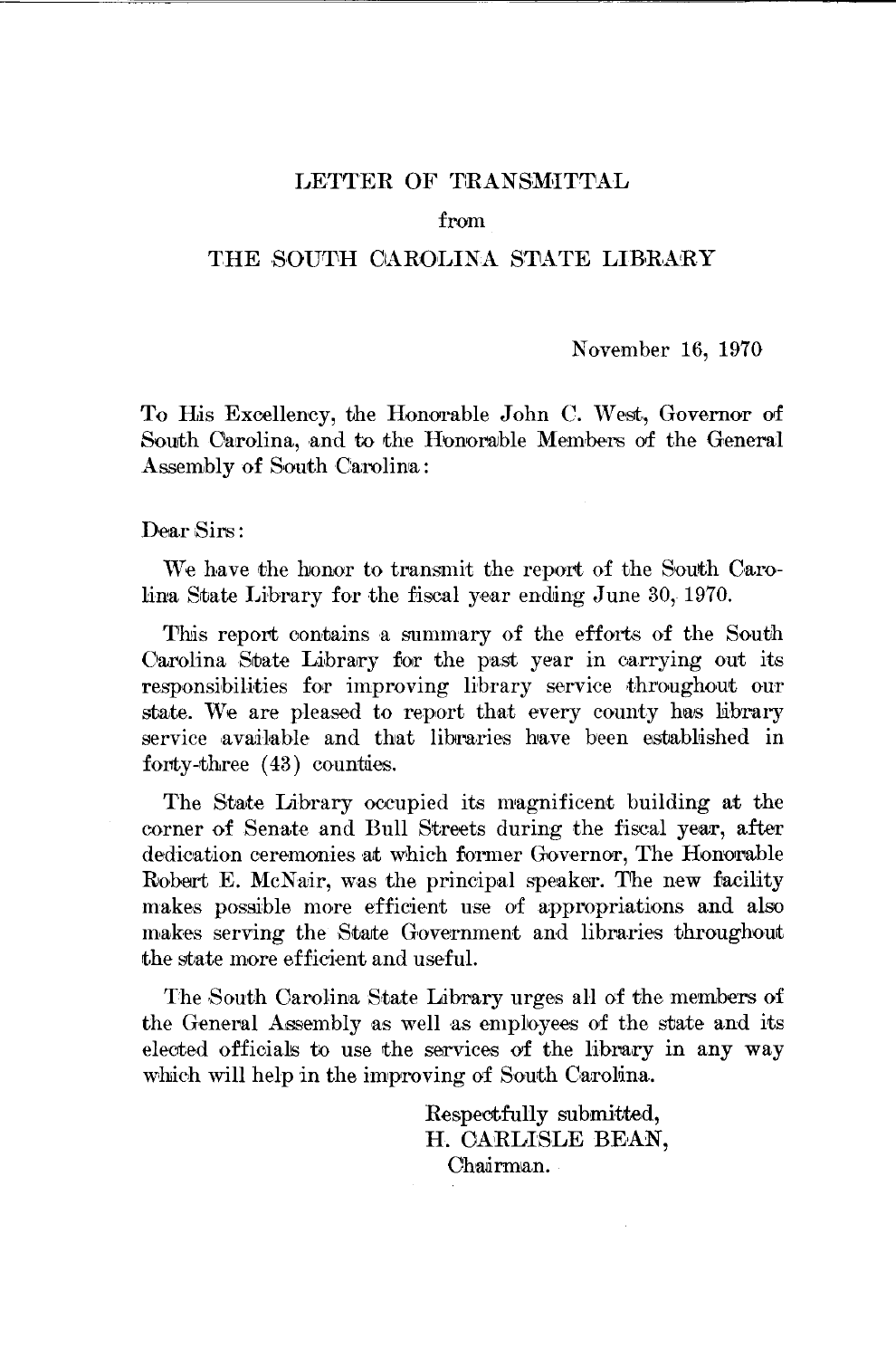#### **SOUTH CAROLINA STATE LIBRARY BOARD MEMBERS**

*0 hairmarn-* Mr. Carlisle Bean, Spartanburg

L

Mr. Lester L. Bates, Jr., Columbia

Mrs. Thelma E. Busbee, Cayce

Mr. Marshall Doswell, Jr., Rock Hill

Dr. G. Creighton Frampton, Charleston

Dr. Carlanna Hendrick, Florence

#### **STAFF MEMBERS**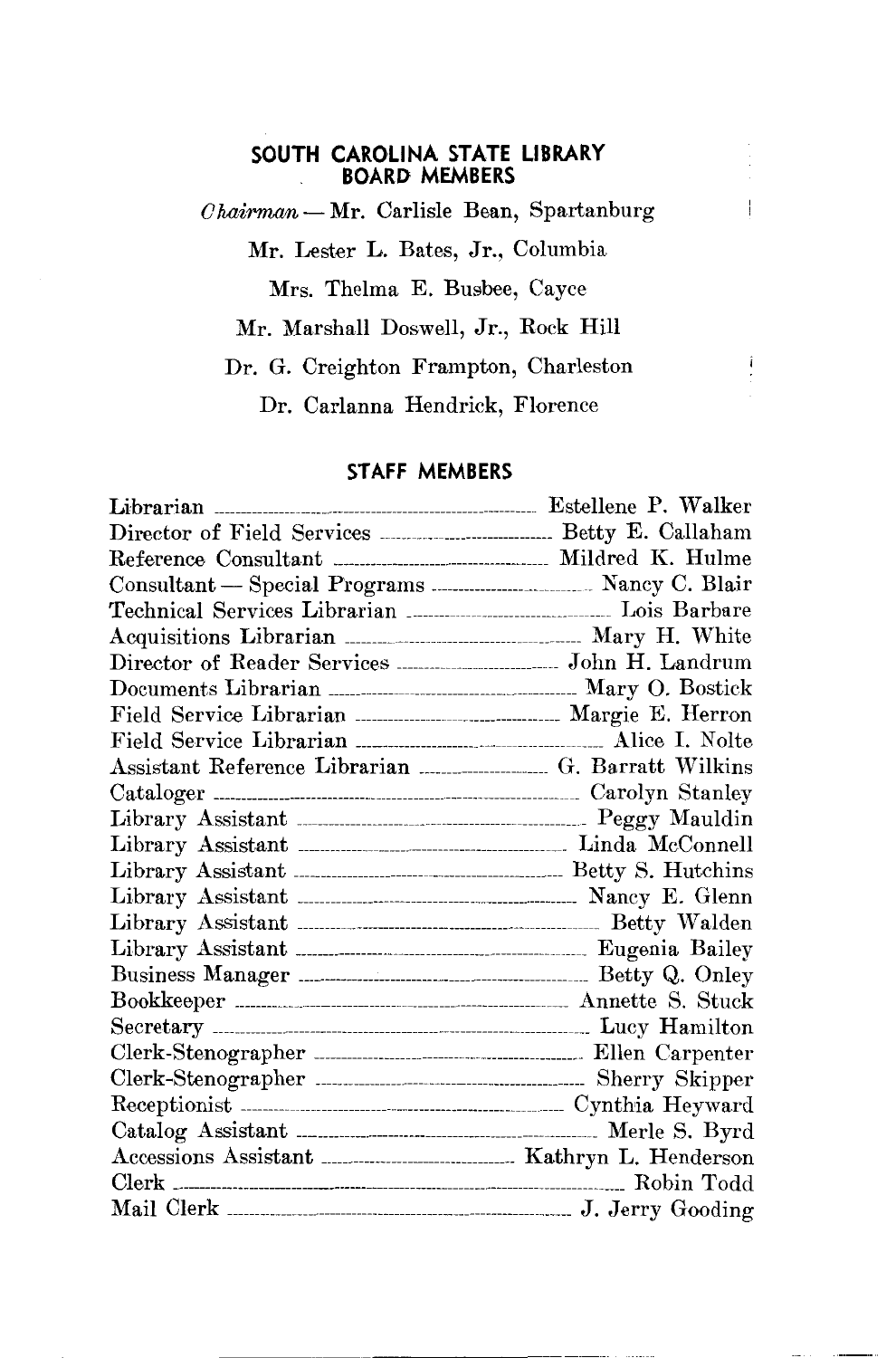## **LIBRARIES AND LIBRARIANS**

~-------------------------------~

|                             | 1943-44 | 1955-56 | 1969-70 |
|-----------------------------|---------|---------|---------|
|                             |         | 2       | 4       |
|                             | 2       | 5       | 11      |
| No. County Libraries        | 26      | 34      | 34      |
|                             | 27      | 23      | 5       |
| No. Professional Librarians | 26      | 46      | 74      |
| No. of Counties with        |         |         |         |
|                             |         | 38      |         |

# **BOOKSTOCK, CIRCULATION, POPULATION**

|                                        | 1943-44  | 1955-56             | 1969-70   |
|----------------------------------------|----------|---------------------|-----------|
|                                        | 620,550  | 1,473,132 2,606,080 |           |
| Per Capita Bookstock                   | .3       |                     | 1.09      |
|                                        |          | $5{,}318{,}682$     | 5,726,974 |
| Per Capita Circulation                 | $1.96\,$ | $2.5\,$             | 2.40      |
|                                        |          | 2,117,027           | 2,382,594 |
| With Public Library Service  1,020,010 |          | 1,663,552           | 2,283,591 |
| Without Public Library Service 879,794 |          | $453{,}475$         | 99,003    |

### **PUBLIC LIBRARY INCOME**

|                                   | 1943-44         | 1955-56   | 1944-56<br>% of increase | 1969-70   | 1956-70<br>% of increase |
|-----------------------------------|-----------------|-----------|--------------------------|-----------|--------------------------|
| Library Income:                   |                 |           |                          |           |                          |
| SCSL Appropriation \$15,000       |                 | \$101,638 | 578%                     | \$649.769 | 539%                     |
|                                   | 8,100           | 55,395    | $584\%$                  | 478,519   | $764\%$                  |
|                                   | 300             | 1,500     |                          |           | $20¢$ per capita         |
| Counties participating            | 27              | 38        |                          | 46        |                          |
| Local Support:                    |                 |           |                          |           |                          |
|                                   |                 | 845,723   | 226%                     | 2,635,382 | 212%                     |
|                                   | 136             | $40\ell$  | $208\%$                  | 1.10      | 175%                     |
| Federal Funds: LSCA $\ldots$ $-0$ |                 | $-0-$     |                          | 653,857   |                          |
| Total public library income:      |                 |           |                          |           |                          |
|                                   |                 | 947,361   | 245%                     | 3,917,007 | 313%                     |
|                                   | 14 <sub>f</sub> | 456       | 221%                     | 1.64      | 264%                     |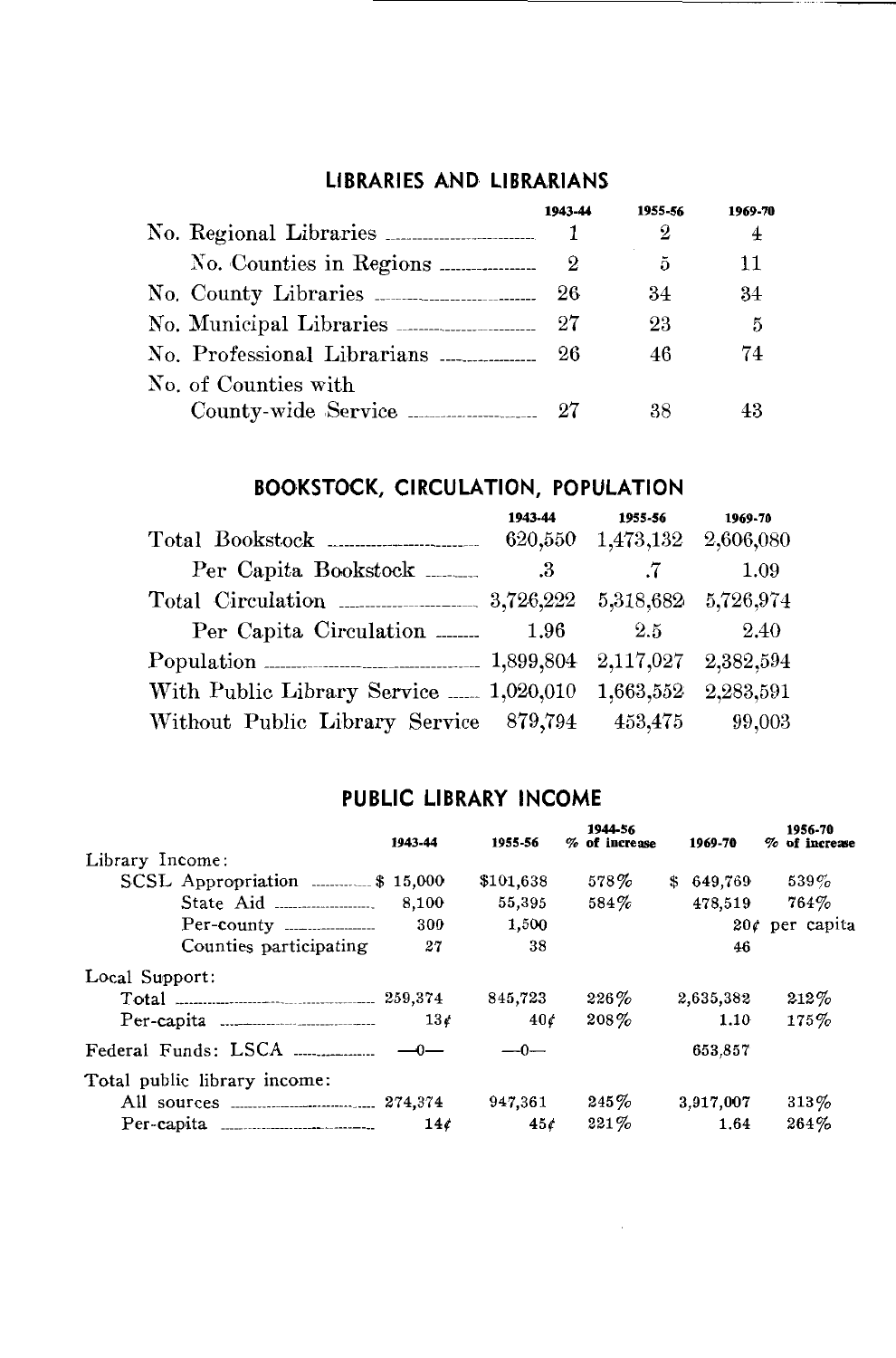# **THE FIRST ANNUAL REPORT THE SOUTH CAROLINA STATE LIBRARY**

#### **July 1, 1969-June 30, 1970**

The South Carolina State Library was established in 1969. The State Library is the result of action taken by the South Carolina General Assembly in changing the name of the old State Library Association to the South Carolina State Library and expanding the duties of the original agency to include all the duties of a general state library. Among the ancestors of the present South Carolina State Library are the Provincial Library of Charles Town, established in 1698, the South Carolina State Library Board, established in 1929, and the old State Library located in the State House, which was established under the present constitution.

The South Carolina State Library is responsible for creating and improving public and institutional library service throughout the State, for reference and research service for State Government and State Government Agencies, for library service to the visually and physically handicapped, for the supervision of public library building construction in the State, for reference and interlibrary loan service, and for consultant service to public libraries and State institutions. The agency administers State Aid to public libraries and Federal funds under the Library Services and Construction Act.

#### Service to State Government:

With the dedication of the new State Library building on February 18, 1970, it was possible for the first time to provide reference and research facilities to State Government and State Agencies. The present book collection together with an extensive collection of periodicals, journals, and pamphlet materials, provides a reliable reference resource and is being expanded to include all areas of interest to State Government. A collection of state, local, and federal documents is being developed to add to the effectiveness of reference service.

The State Library is a "library's library" in that it provides direct service to other institutions. Members of State Government and employees of State Agencies use the South Carolina State Library directly for reference and research connected with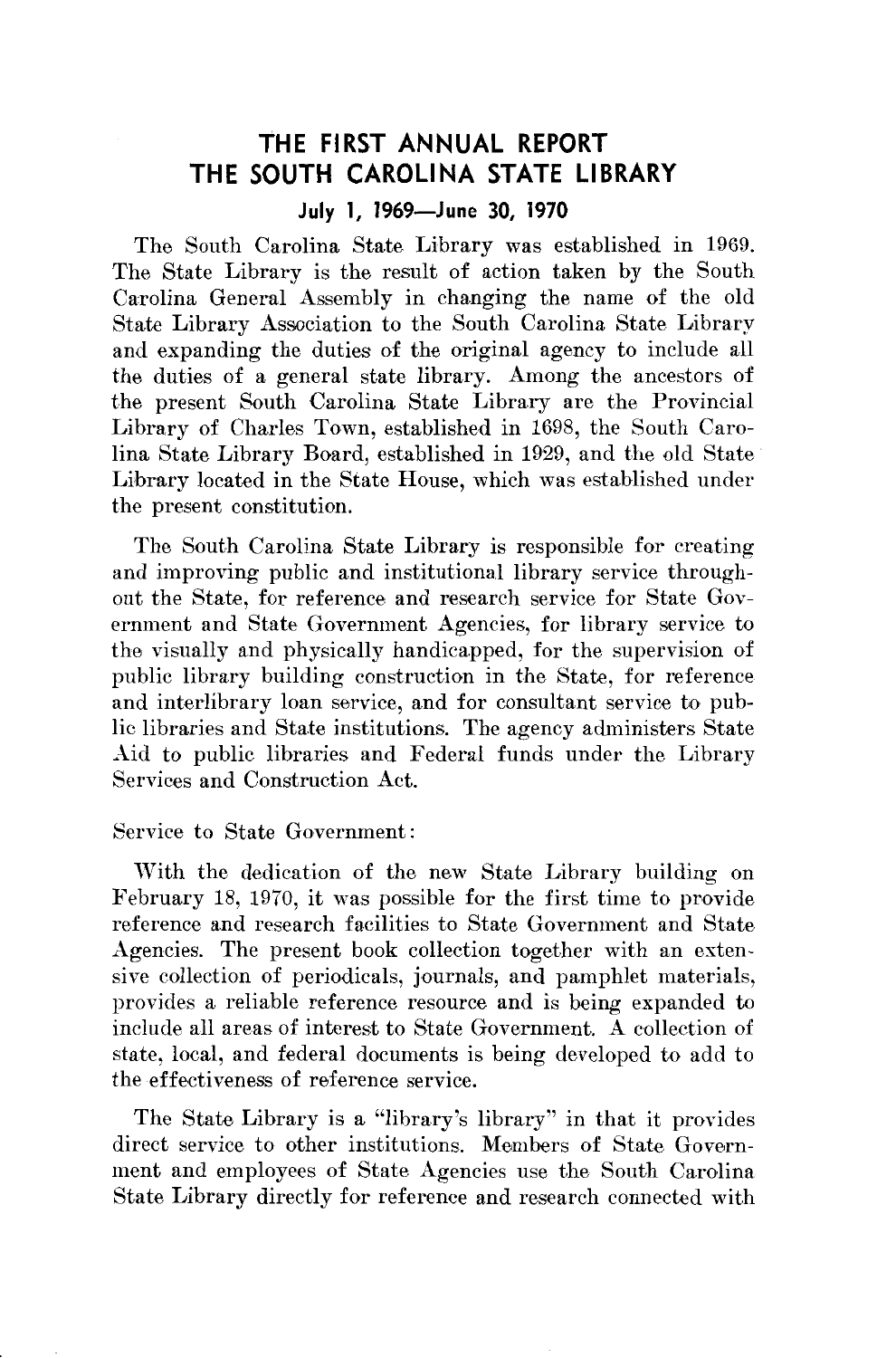their work. Other individuals not connected with the State Government may use the State Library upon written referral by their local library. Since the State Library is a research library, it does not furnish recreational reading or provide service to children.

The South Carolina State Library continues to supply an ever increasing number of interlibrary loan materials to local public libraries and to State institutions. Its direct service to individuals is primarily for members of State Government and employees of State Agencies.

#### **THE SOUTH CAROLINA STATE LIBRARY BUILDING**

The South Carolina State Library building was authorized by the South Carolina General Assembly in 1965. The building was financed with State funds and with a Federal grant made under the Library Services and Construction Act.

The 60,000 square foot building is of reinforced concrete. All of the exterior surfaces are faced with limestone with bronzetinted glass infills set in bronze colored aluminum frames. The mansard roof is bronze colored aluminum.

The building is entered by way of a brick-paved landscaped plaza with two bronze lions on either side of the wide steps.

The spacious reading area is two stories in height, with an overall illuminated ceiling. The mezzanine is devoted to business reference and documents. Under the mezzanine are main desk, reference and periodical areas and the microfilm reading room.

The administrative offices and technical processing are located on the second floor. The building furnishes housing for 500,000 books and seating for approximately one hundred patrons. Special electrical installations provide written as well as verbal communication between the seven levels of the building.

John Califf, of the architectural firm of Geiger, Califf, and Player, designed the building, which was constructed by Lafaye-Tarrant Construction Company. Design consultant was J. Russell Bailey.

The bronze lions in front of the building once guarded the entrance to the DeSaussure mansion in Kershaw County and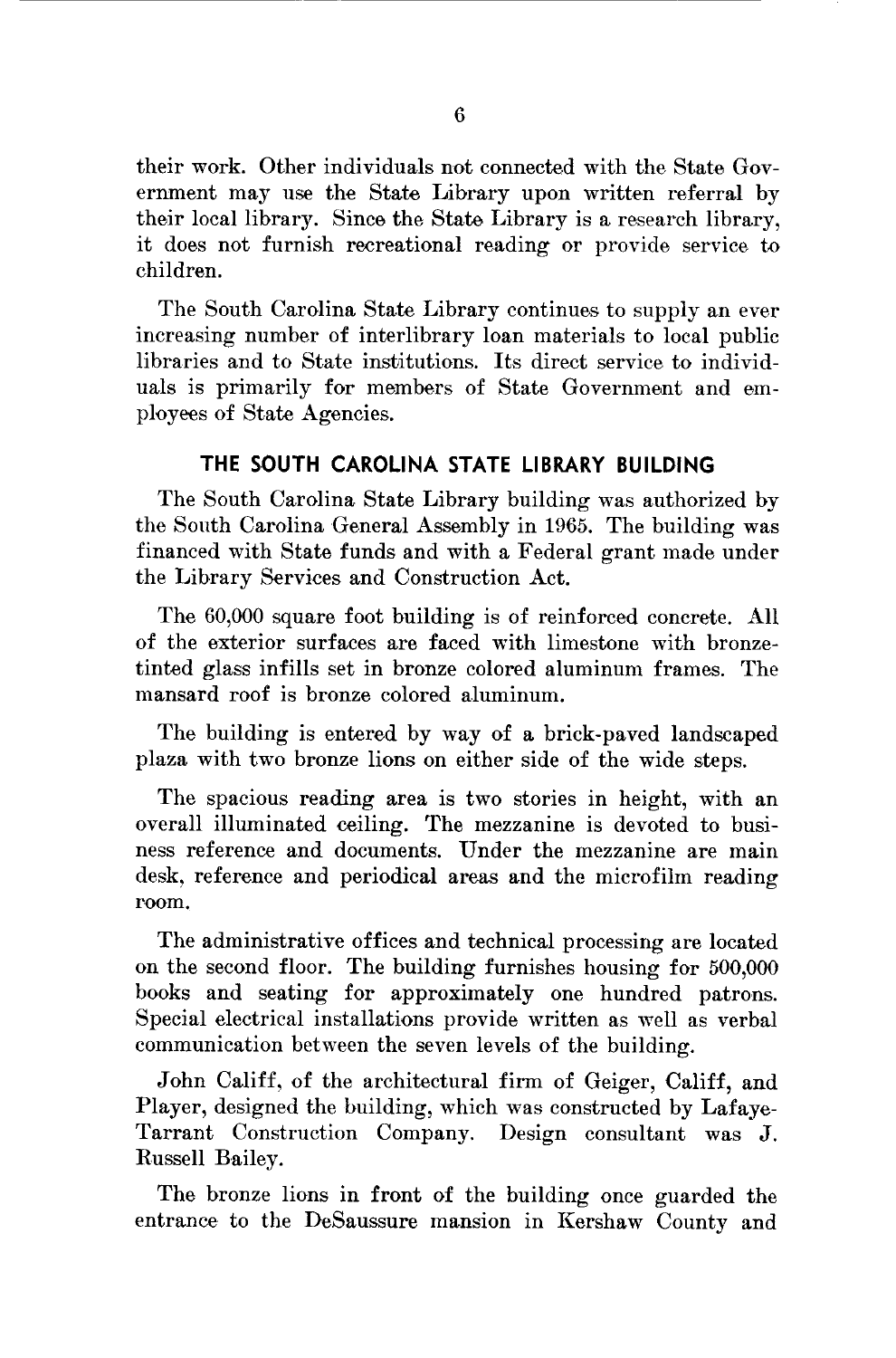then stood for many years at the entrance of the old Court Inn in Camden. When the Inn was closed the lions were purchased by a Camden citizen, from whom the State Library Board purchased them for use in front of the new building.

The handsome board room in the new State Library building was furnished and decorated in memory of Mrs. Lucy Hampton Bostick, secretary of the State Library Board from 1929 to the time of her death in 1968. All furnishings and decorations are antiques from the period 1780-1810.

#### **BUILDING STATISTICS**

| FUNDING:                                            |        |                         |
|-----------------------------------------------------|--------|-------------------------|
|                                                     |        |                         |
|                                                     |        |                         |
| LSCA Title II Grant _______________________ 946,192 |        |                         |
|                                                     |        | \$1,699,049             |
| SIZE:                                               |        |                         |
| 60,000 square feet                                  |        |                         |
| 7 levels                                            |        |                         |
| 100 seats for patrons                               |        |                         |
| <b>BOOK CAPACITY:</b>                               |        |                         |
|                                                     |        |                         |
|                                                     |        |                         |
| SIZE OF PRESENT BOOK COLLECTION (as of 6/30/70):    |        |                         |
|                                                     | 82,277 |                         |
|                                                     | 327    |                         |
|                                                     |        | (subscriptions on film) |
|                                                     |        | $3,981$ (reels)         |
|                                                     |        |                         |
| (not included in above reel count)                  |        |                         |

#### **READER SERVICES**

With the opening of the new State Library building in February, the State Library was able for the first time to provide reference and research service to State Agencies and State Government. To acquaint all departments and agencies of State Government with the reference and information resources and services available to them, representatives of the reference staff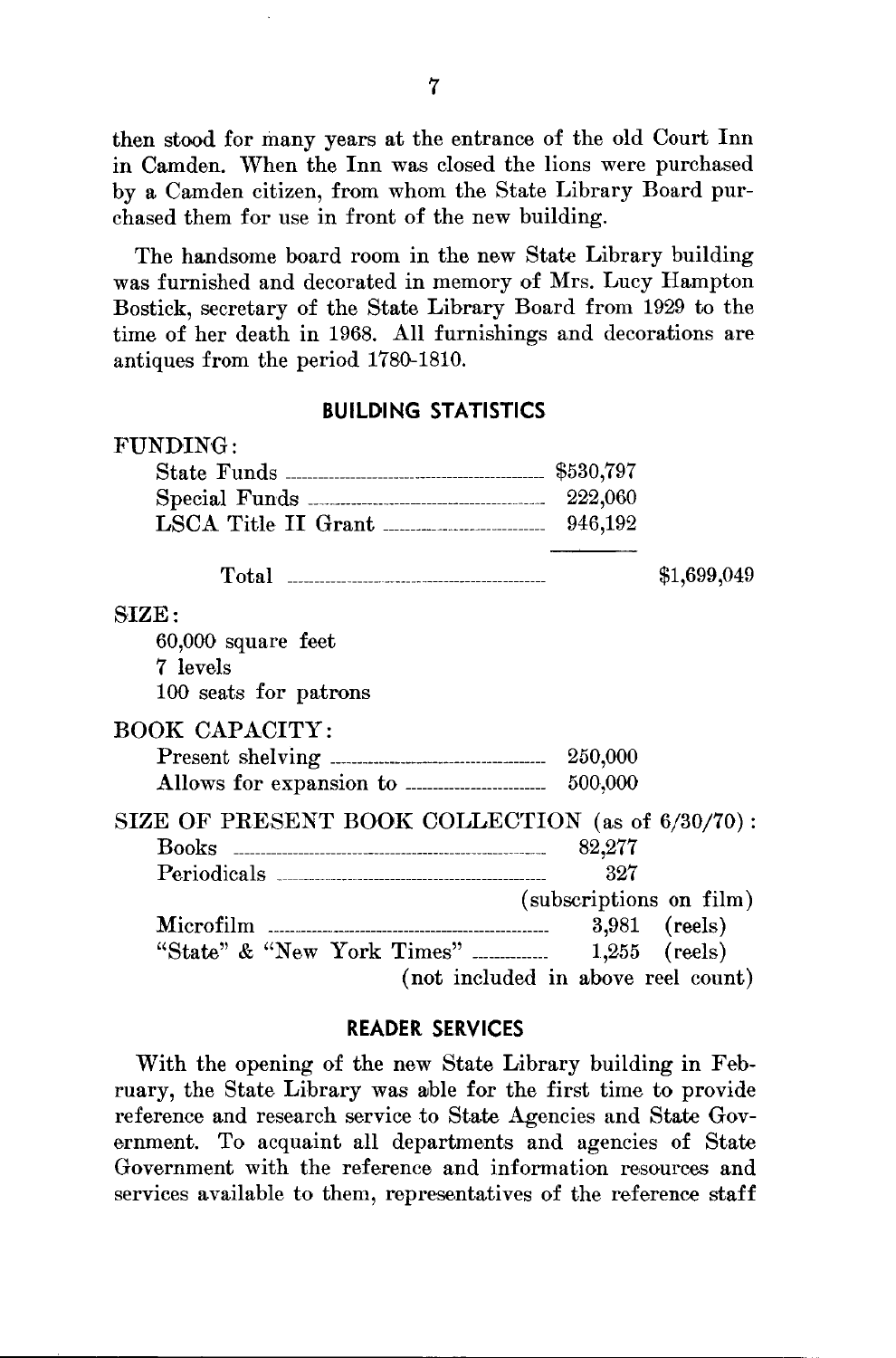made visits to each State Agency to explain the services of the State Library and to determine the particular library needs of each agency.

In a continuing effort to acquaint State employees with the new service available to them, brochures and posters describing and explaining the State Library's services will be distributed to each employee. A monthly newsletter, designed to call attention to the library's new acquisitions in various fields o£ interest to State Government, will be published and distributed.

The new State Library building offers unusual facilities to members of State Government and State employees. Carrels for individual study, conference tables and separate rooms where groups may work together on a single research problem, are all available. A small meeting room which will seat twenty-five is open to groups o£ State employees meeting on library related programs.

#### **REFERENCE AND INTERLIBRARY LOAN SERVICE**

To supplement the resources and to strengthen the information services of South Carolina libraries, since 1957 the Reference and Interlibrary Loan Service has provided a strong collection o£ in-depth background materials and specialized technical materials for interloan, a skilled professional reference staff to interpret and to answer requests for information, and consultation service to aid local libraries in developing their own collections and improving their reference capabilities. Beginning in February 1970 a similar service is provided to libraries in Stateoperated institutions. Through this sharing of resources the rare, the highly technical, or very expensive book is made available to local library patrons.

#### **FEDERAL AID TO SOUTH CAROLINA LIBRARIES**

Following passage o£ the Library Services Act in 1956, the South Carolina State Library Board (predecessor of the present State Library) was designated the agency responsible for the administration and supervision of Federal Aid to South Carolina libraries. Under the Library Services and Construction Act, the South Carolina State Library is now responsible for the improvement of public library service, the construction of adequate public library buildings, the creation of State institu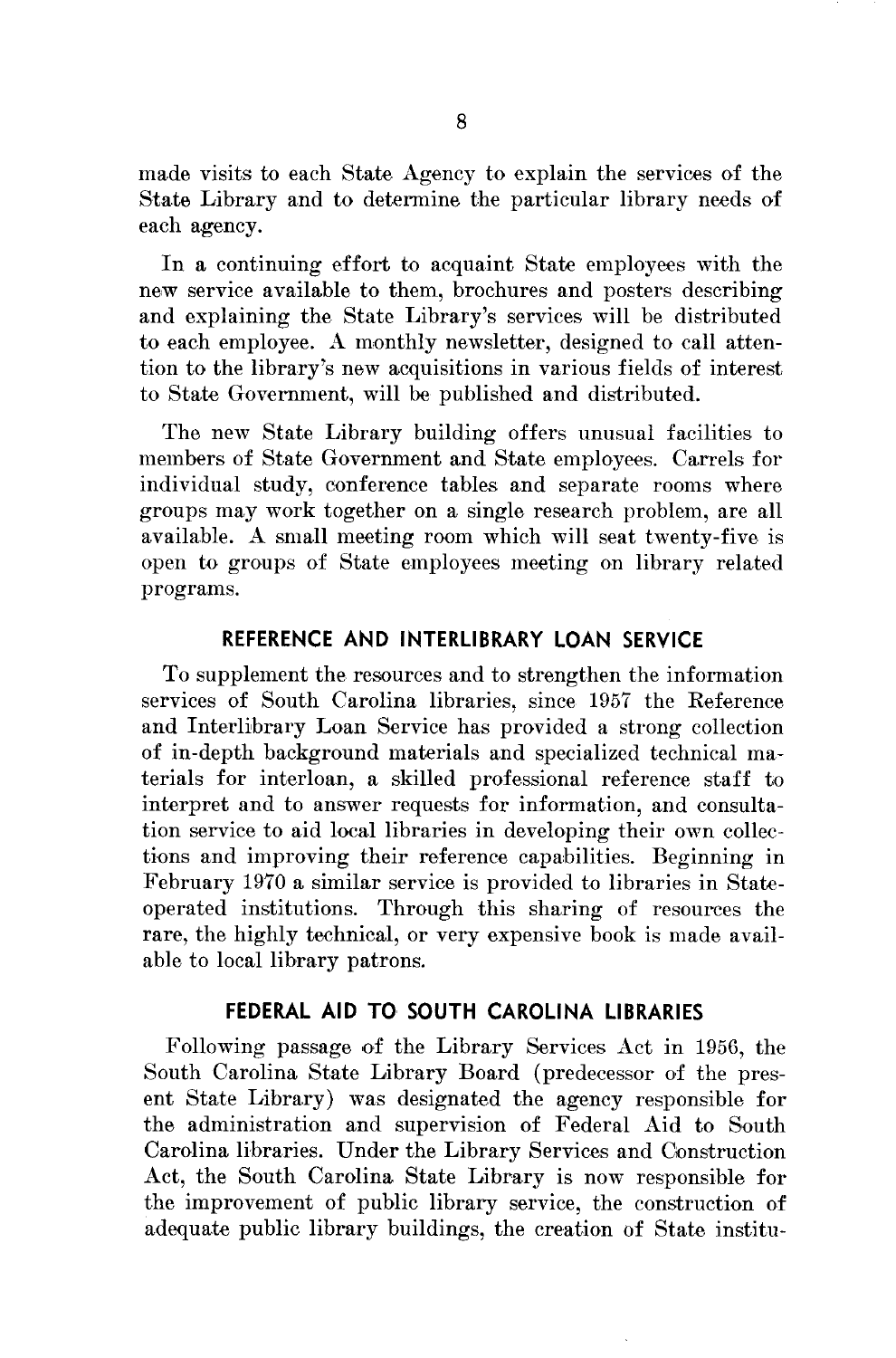tional library service, the development of interlibrary cooperative systems, and the provision of library service to the blind and physically handicapped. A State Plan to remedy major deficiencies in public and institutional library service in the State incorporates a series of projects to meet specific needs.

#### **LSCA TITLE 1: PUBLIC LIBRARY SERVICE**

ADMINISTRATION: The Administration Project incorporates general planning, funding, accounting and reporting for the public library program and related activities in the State. Closely associated with the Administration Project is the Field Service Program which includes supervision and direction of Title I projects, administration of State Aid to county and regional libraries, and overall development and improvement of public library service in South Carolina.

#### **PERSONNEL PROJECTS**

The success of the South Carolina library program is dependent upon an adequate supply of well trained and experienced professional and non-professional staff to implement the program at the local level. The State Library conducts a personnel program which includes several projects designed to recruit, train and retain qualified personnel.

INTERN PROGRAM: The intern program has been a continuing project since 1959. This program and its related publicity is designed to attract qualified young people into the profession. The project provides work-training experience during the summer for college students and recent graduates under expert supervision and allows them to explore the possibilities of librarianship as a career. The intern program is closely related to the scholarship program, providing one means of finding qualified applicants for that program. During 1970-71, eight young people were awarded internships in eight public library systems. One young person from this number and a second person who had interned in 1969 were awarded State Library scholarships and are currently enrolled in graduate library schools.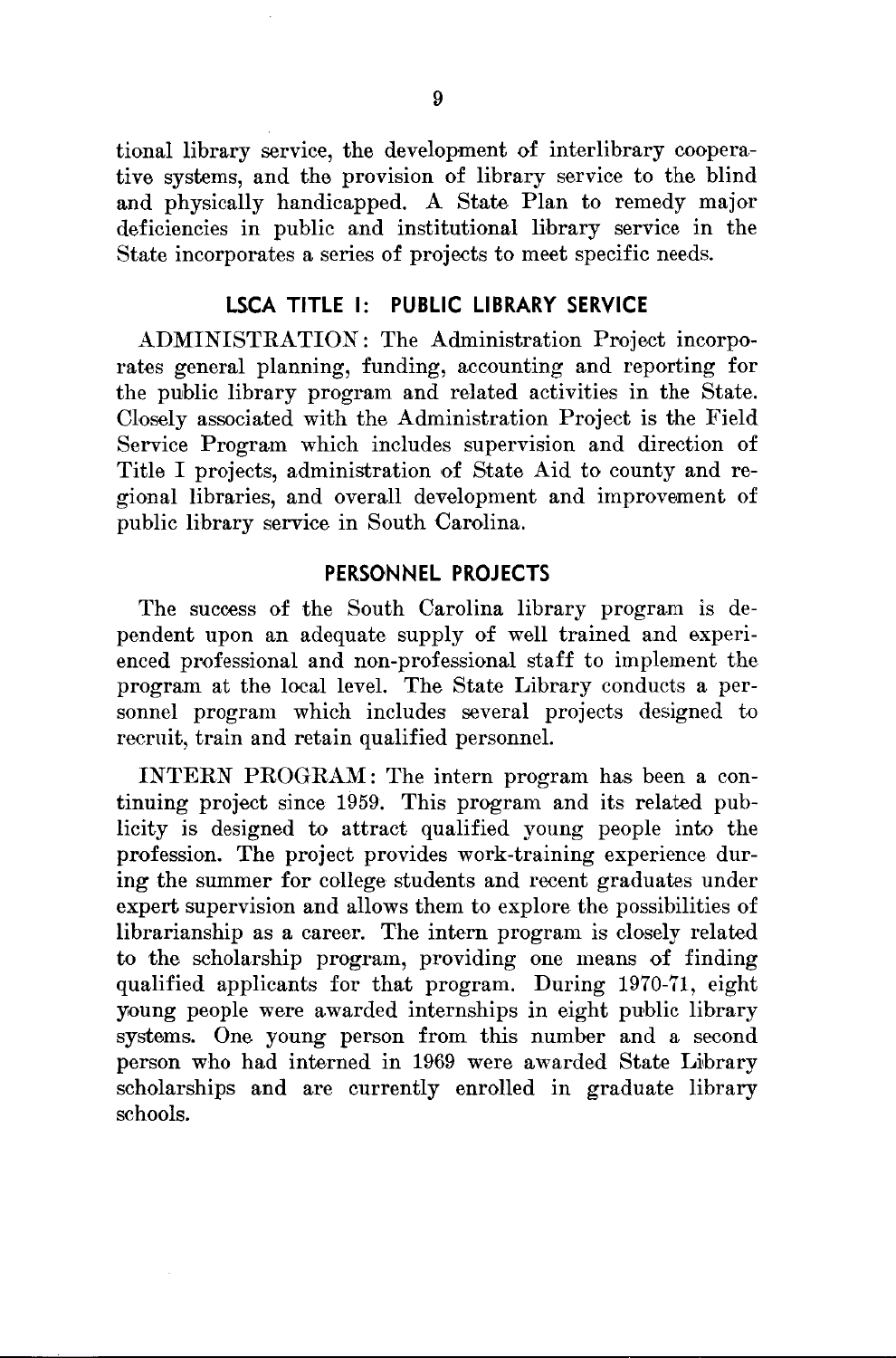#### **INTERN PROGRAM EVALUATION**

| (includes interns under Title IV-A)                |               |
|----------------------------------------------------|---------------|
| Total number of internships given, summer of 1970  | 8             |
|                                                    | $22\,$        |
| Total number known to have attended library school |               |
| on their own                                       | 14            |
|                                                    | 8             |
|                                                    |               |
|                                                    | $\frac{5}{2}$ |

SCHOLARSHIP PROGRAM: This program is designed to aid in providing adequately trained professional librarians for South Carolina public libraries. Each year several scholarships of \$2,500 each are awarded to qualified college graduates for one year's attendance at an accredited graduate library school. During 1969-70, two people were granted scholarships. These scholarship recipients were sponsored by the Chester County Library and the Richland County Public Library. As of June 30, 1970, thirty-nine people had entered library school under the scholarship program or the work study program which preceded it. 0£ these, £our people withdrew without completing the program. However, all other scholarship recipients have contributed their training and talent to the improvement of library service in South Carolina.

IN-SERVICE TRAINING OPPORTUNITIES: The State Library also provides training opportunities for professional and non-professional personnel in order to improve library service immediately. Scholarship grants are given for regular courses in librarianship or for attendance at special workshops, institutes or professional meetings. During 1969-70, eighteen nonprofessional staff members from eleven county and regional libraries were awarded scholarships to take courses in library science. Basic courses such as book selection, reference and children's literature were taken by the recipients. One library trustee received a grant to attend a seminar sponsored by the American Association of Library Trustees held at Columbia University.

SALARY PROGRAMS: To assist South Carolina public libraries in raising salary levels for professional and pre-professional personnel to the standards recommended by the South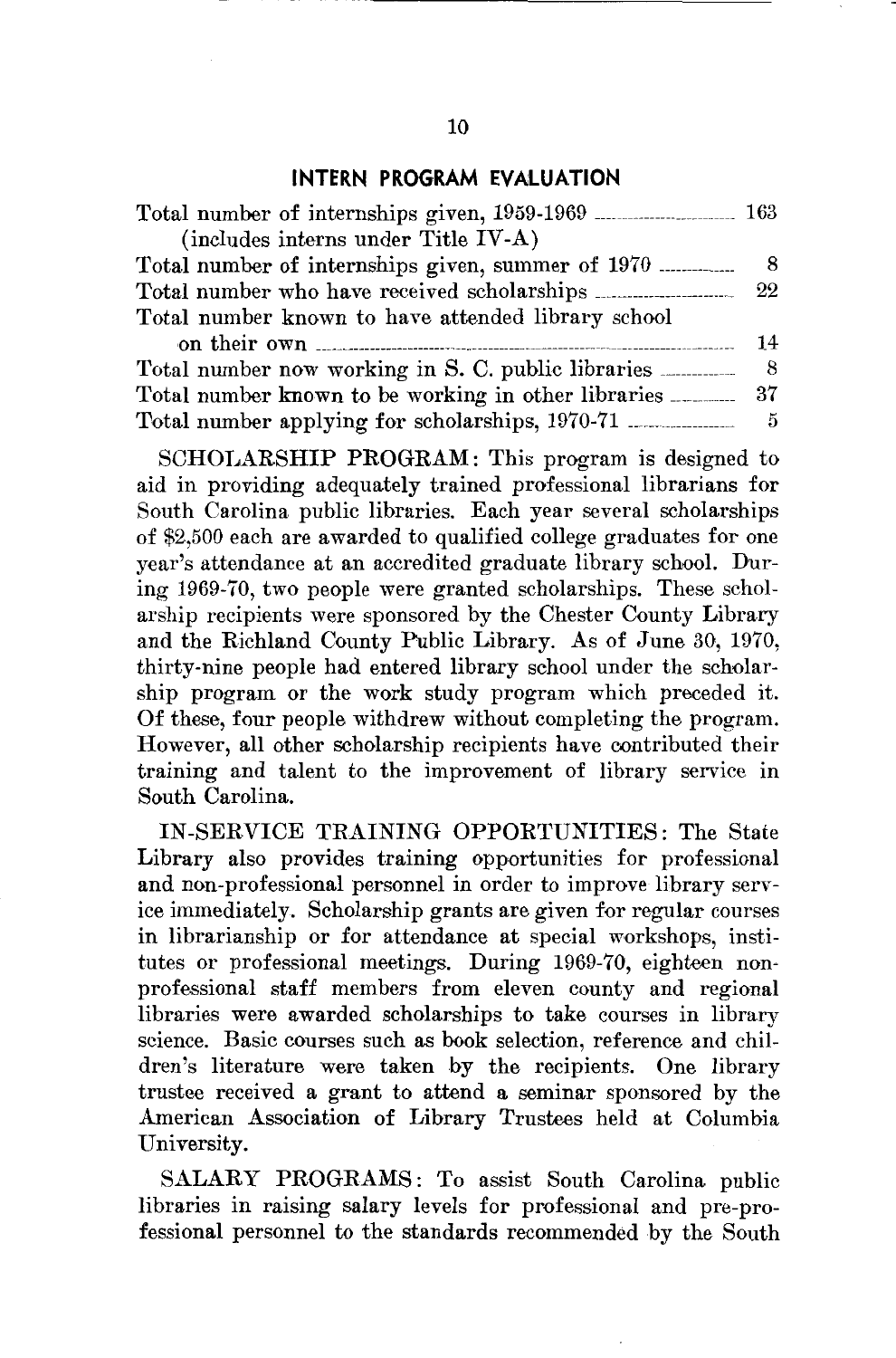Carolina Library Association, the State Library provides a Salary Supplement Project. In order to participate in the project, county and regional library systems must show evidence of local effort and meet other specific requirements.

#### **COUNTY LIBRARY SERVICE**

In South Carolina the county is the smallest governmental unit providing a practicable basis for library service. In order to create units of service with sufficient population and financial resources to provide good library service, the County Library Project encourages the unification of independent public library agencies into a single county system serving the entire population. The State Library provides grants-in-aid as well as professional advice and assistance during a demonstration program intended to make the new library system a model of recommended practices and procedures. During 1969-70, the Darlington County Library completed the second year of a projected three-year demonstration program. This program has greatly improved service in the towns of Hartsville and Darlington and has made possible better rural library service through the purchase and operation of a modern bookmobile.

#### **REGIONAL LIBRARY PROJECT**

Where counties are too small to provide a sound basis of library service, the Regional Library Project makes possible the creation of a larger unit of service. The project is planned to enable small counties to join together for the establishment of regional systems which can provide a higher level of library service through the sharing of materials, resources, equipment, and personnel. Under the provisions of an individual contract developed specifically to meet local needs, the South Carolina State Library and the regional library board agree to cooperate in a demonstration of good public library service.

During 1969-70, the Abbeville-Greenwood Regional Library completed the fourth year of a planned five year program. At this stage the organization and expansion of the regional system has resulted in a substantially improved level of service for both oounties. Additional professional staff, larger book collections, improved bookmobile service, a new library building in Abbeville County, and additional branch libraries are among the benefits of the project.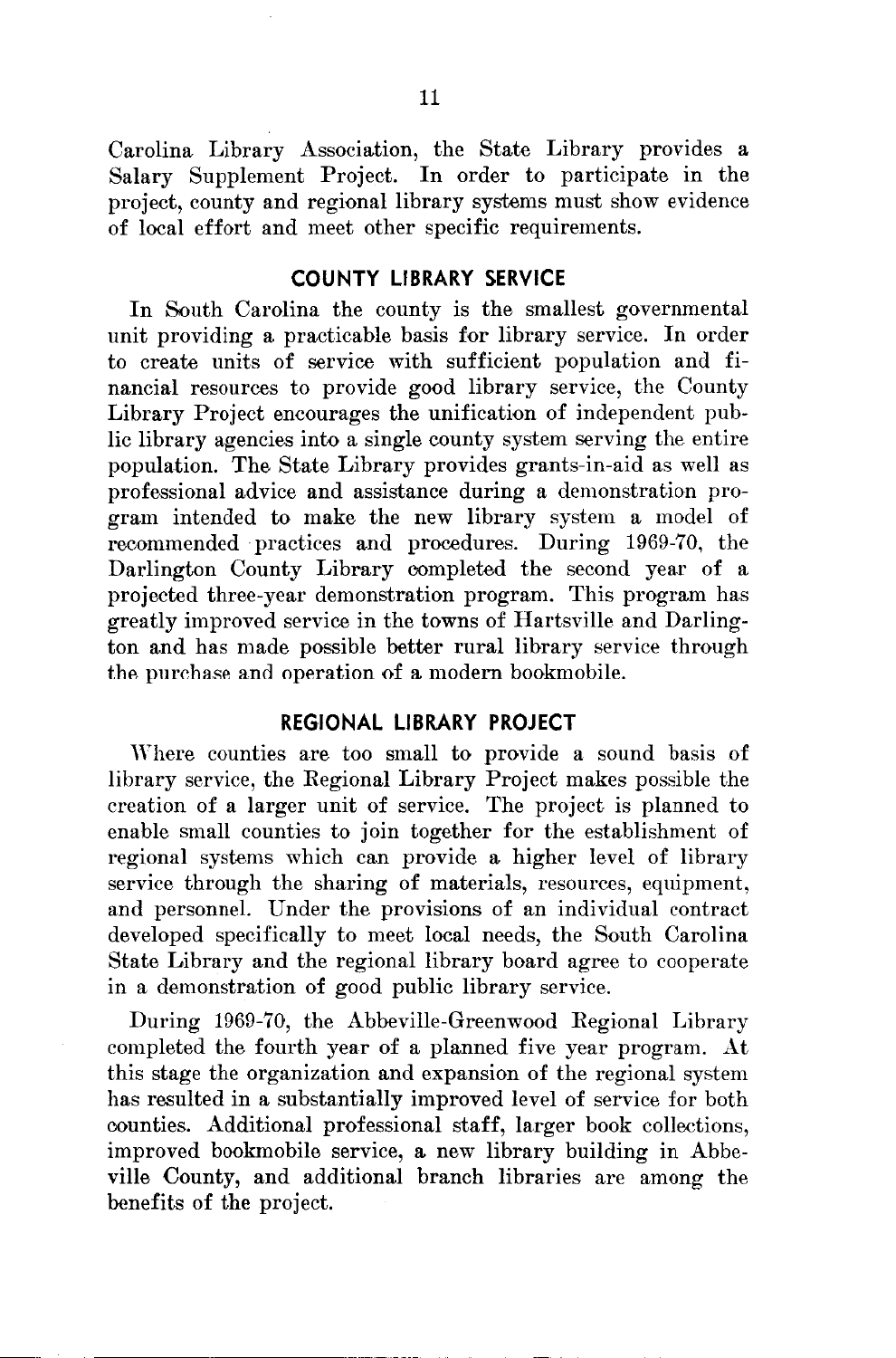#### **SMALL LIBRARIES PROJECT**

The Small Libraries Project was designed as an exploratory program possibly leading to the establishment of regional library systems. Individual projects enable an established county library to provide service, usually professional supervision and/or bookmobile service, by contract to a neighboring county with a beginning library program. In 1969-70, the Williamsburg County Library completed the final year of the three year project by which the Florence County Library provided professional supervision and assistance in the development of the headquarters library in Kingstree and gave bookmobile service to the communities of Hemingway and Greeleyville. Both phases of the project have been exceptionally successful, resulting in great improvement of library service to the people of Williamsburg County.

Clarendon County Library had had no public library service prior to initiation of a Small Libraries Project in 1968-69. In this second year of the project, the Sumter County Library has provided bookmobile service in five communities under contract with Clarendon County and the State Library. There has been a considerable increase in use of the service in each community. The Small Libraries Project has been renewed for the third year, after which Clarendon County anticipates entering into separate contractual agreements with the Sumter County Library.

#### **BOOK COLLECTION IMPROVEMENT PROJECT**

In 1960 a project designed to aid South Carolina public libraries in overcoming deficiencies in their book collections was initiated. In succeeding years, the Book Collection Improvement Project has provided grants-in-aid on a per capita basis to strengthen and enlarge basic book collections. As a result, the quality, appearance, and subject range of book collections in participating libraries have improved substantially. Participating libraries have been enabled to give better reference and informational service and to fill a higher proportion of patrons' requests. The availability of materials has attracted new patrons to the libraries and helped win increased public support. In 1969-70, twenty-two libraries qualified for participation in the project. Expenditures for the purchase or rebinding of books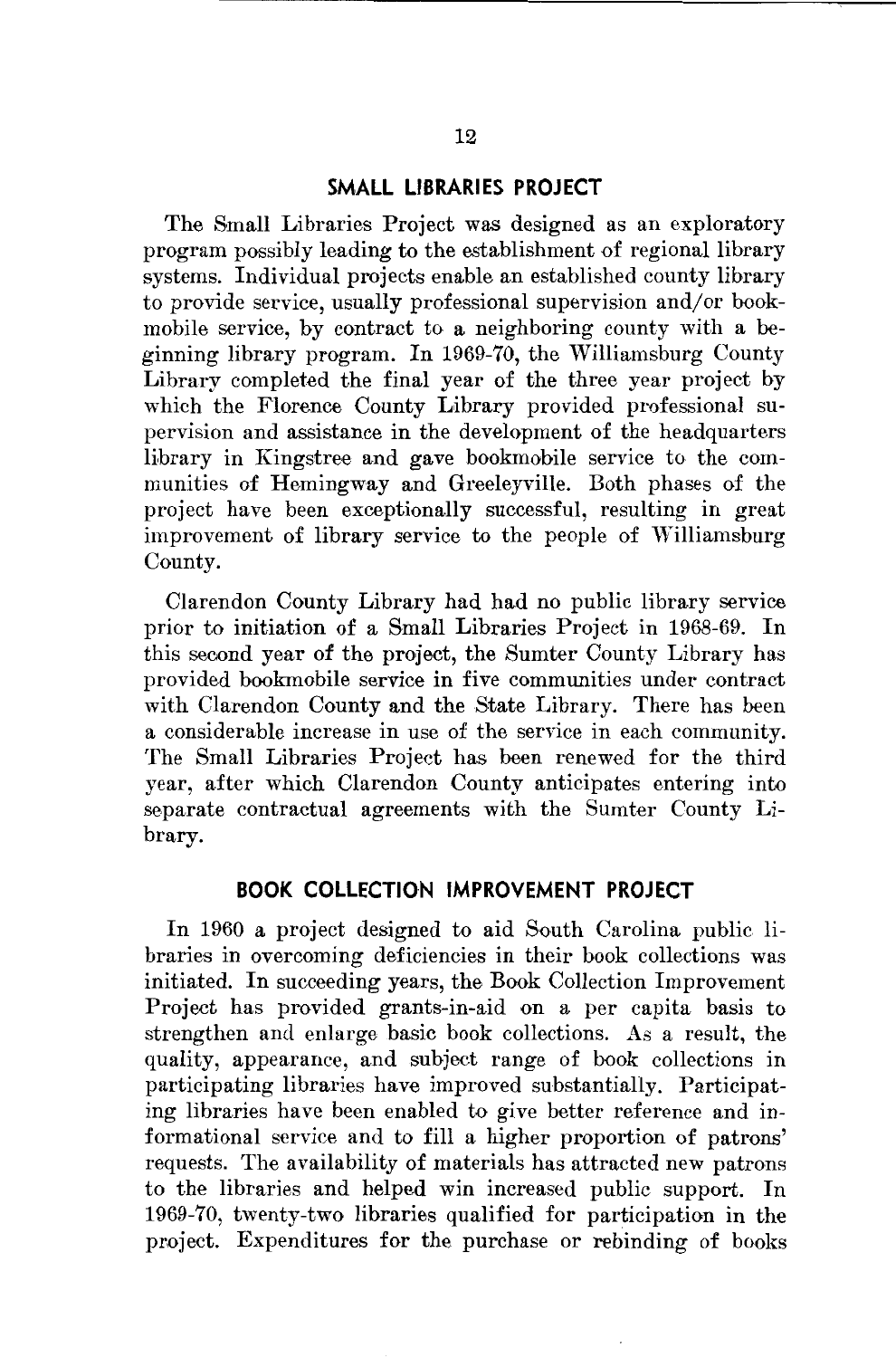chosen from standard book selection tools totaled \$159,605 from project funds.

#### **PERIODICAL PROJECT**

The success of the Book Collection Improvement Project and the increasing demands for current information being made upon public libraries demonstrated a need to strengthen the periodical collections. The Periodical Project was initiated in 1964. The purpose of the project was to improve reference service and to facilitate provision of current information by developing current collections and extensive back files of penodicals used for informational and reference purposes. In 1969-70, twenty-three library systems received grants for continuation of periodical subscriptions.

#### **LSCA TITLE II: PUBLIC LIBRARY CONSTRUCTION**

The Library Services Act was amended in 1964 as the Library Services and Construction Act and funds made available for public library construction under Title II. As of June 30, 1970, eleven headquarters and branch library buildings and the State Library building had been completed with the aid of Title II funds.

|                                          | Completion | LSCA     |
|------------------------------------------|------------|----------|
| Library                                  | Date       | Grant    |
| Abbeville County Headquarters            |            |          |
| Abbeville-Greenwood                      |            |          |
|                                          |            | \$38,823 |
| <b>Bamberg County Headquarters</b>       |            |          |
|                                          |            | 50,000   |
| John Dart Branch                         |            |          |
| Charleston County Library  Dec. 12, 1968 |            | 50,000   |
| Headquarters building                    |            |          |
| Greenville County Library  May 25, 1970  |            | 250,000  |
| Newberry-Saluda Regional                 |            |          |
|                                          |            | 50,000   |
| Seneca Branch                            |            |          |
|                                          |            | 50,000   |
| Headquarters building                    |            |          |
|                                          |            | 75,000   |
|                                          |            |          |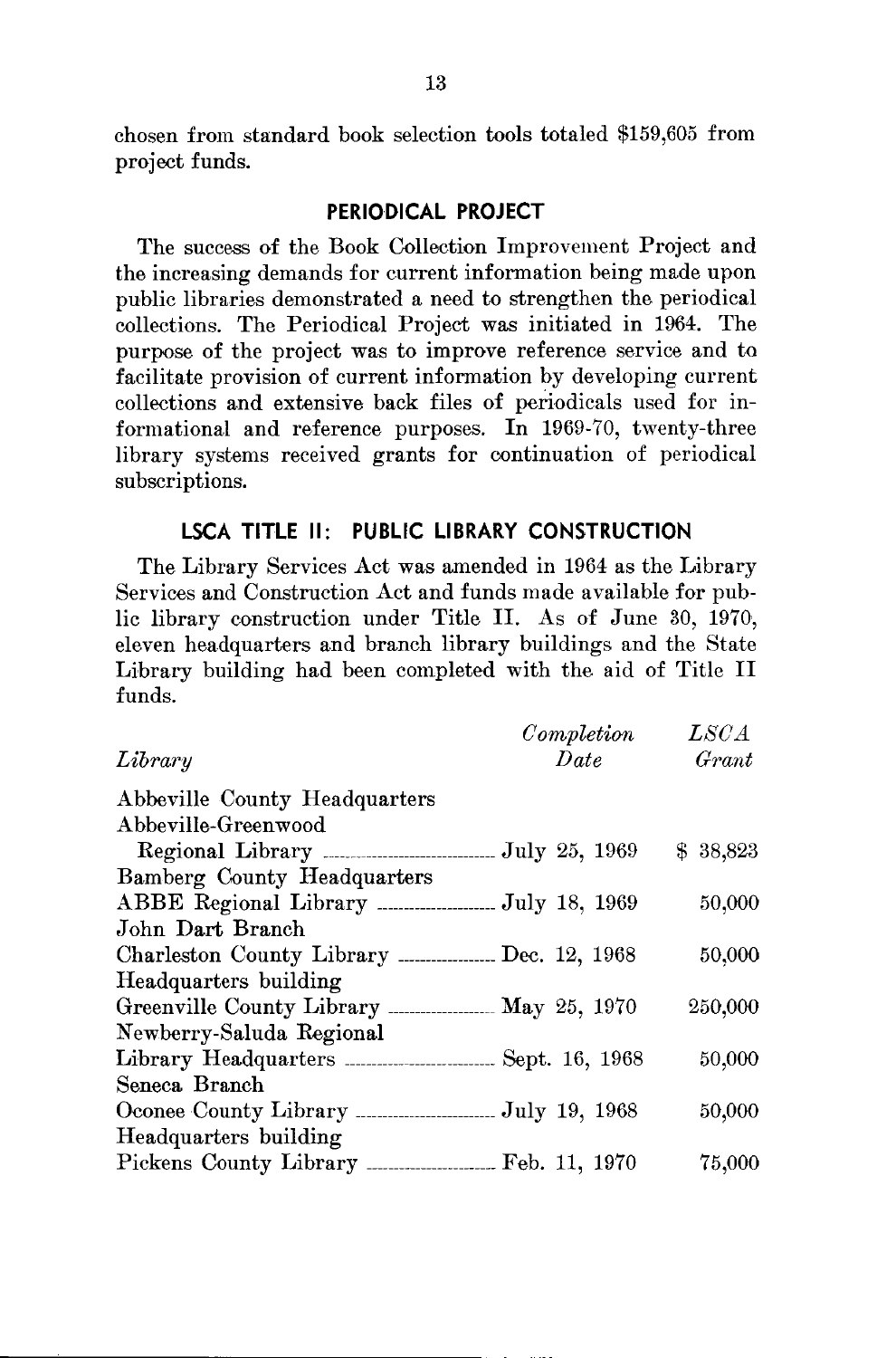| St. Andrews Branch                                     |         |
|--------------------------------------------------------|---------|
| Richland County Public Library  Feb. 2, 1968           | 50,000  |
| Landrum Branch                                         |         |
| Spartanburg County Library  July 22, 1969              | 50,000  |
| Headquarters building                                  |         |
| March 19, 1968<br>Sumter County Library                | 100,000 |
| York Township Branch                                   |         |
| March 15, 1968                                         | 50,000  |
| S. C. State Library building __________ Sept. 16, 1968 | 946,192 |

Under construction: Berkeley and Lancaster county library headquarters buildings.

Construction grant approved: Anderson County Library.

The Appalachian Commission made additional grants to the Anderson, Greenville and Seneca projects.

To qualify for a construction grant, a library must be legally established, meet requirements for State and Federal Aid, and demonstrate need. Priority and the amount of the grant are based on the type of library (i.e. regional or county headquarters, branch library, etc.) and population served. Matching local funds must be at least 34% of total construction cost, and adequate local funds for maintenance and operation must be guaranteed.

#### **LSCA TITLE IV-A: INSTITUTIONAL LIBRARY SERVICES**

Title IV-A of the Library Services and Construction Act provides for the establishment or improvement of libraries in institutions operated or substantially supported by the State.

Since books are the greatest need in all institutional libraries, the Book Collection Improvement Project was initiated to strengthen book collections to better meet the needs of the residents of the institutions. In its second year the number of institutions qualifying for grants increased from six to eleven. The four juvenile correctional institutions and Whitten Village met the requirements for participation for the first time. Institutions which qualified for the second year were the following: Retarded Children's Habilitation Center, Department of Corrections, School for the Deaf and Blind, State Hospital, State Park Health Center, and Crafts-Farrow State Hospital.

For three smaller institutions different types of projects were devised. Under the terms of a three-way oontract between the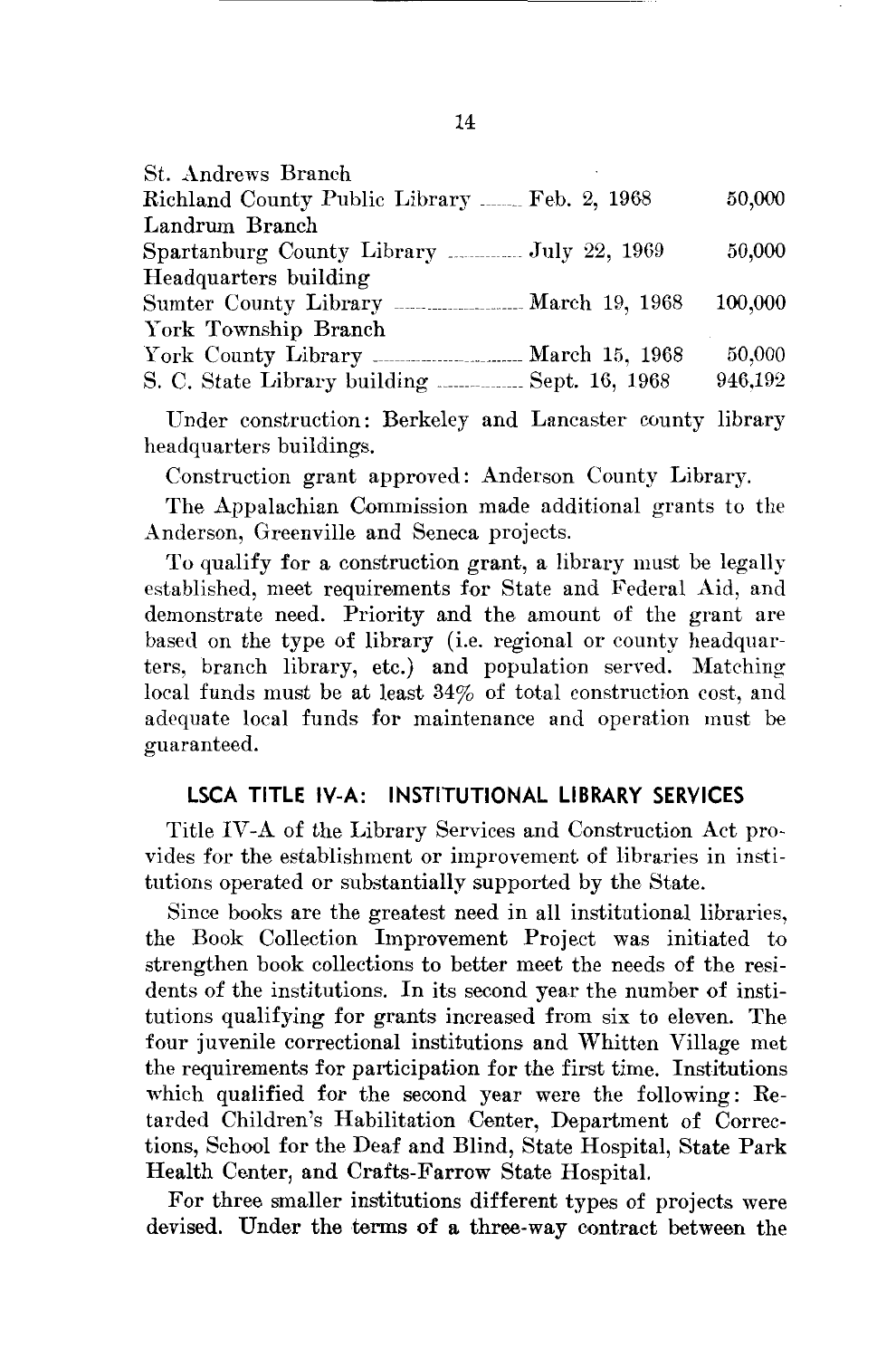South Carolina State Library, the Florence County Library and the Crippled Children's Convalescent Center, the Florence County Library gives library service to resident patients. A librarian visits the Center on a regular schedule to circulate books and conduct story hours.

At the Palmetto Center for Alcoholics in Florence, an experiment in the therapeutic value of books was initiated in 1969. A collection of carefully selected paperbacks is shelved at strategic places in the Center to be easily accessible to residents. The collection was increased in 1970 and a similar project begun at Holmesview Center for Alcoholics in Greenville.

In the interest of recruiting institutional librarians, personnel programs are conducted under Title IV-A. When there are qualified applicants, the Horger Library, State Hospital, and the Central Correctional Institution sponsor library interns under the Intern Program of the State Library. These interns may qualify for a State Library scholarship to graduate library school.

In 1968 an advisory council, representative of State institutions eligible for assistance under this title, was established. This council meets with the Librarian and the Consultant, Special Programs, State Library twice a year to advise on the operation of the program.

#### **LSCA TITLE IV-8: LIBRARY SERVICES TO THE HANDICAPPED**

Library services for the blind and physically handicapped are provided by the Regional Library for the Blind, jointly operated by South Carolina and North Carolina. Services to borrowers, who for any reason cannot use conventional reading material, include talking book machines, talking books, books in braille, cassettes, tapes and books-in-large print. The service, including the mailing costs, is free.

On June 30, 1970, there were 1,014 blind readers and 182 handicapped readers in South Carolina using the service. In addition, there were 199 borrowers who are residents of institutions.

In the interest of providing better service to the blind and visually handicapped, two projects were initiated during the year.

**COORY** الأربعي المستخدم المنافذة المنافذة<br>المنافذة المستخدمات المنافذة المنافذة

.!~: ..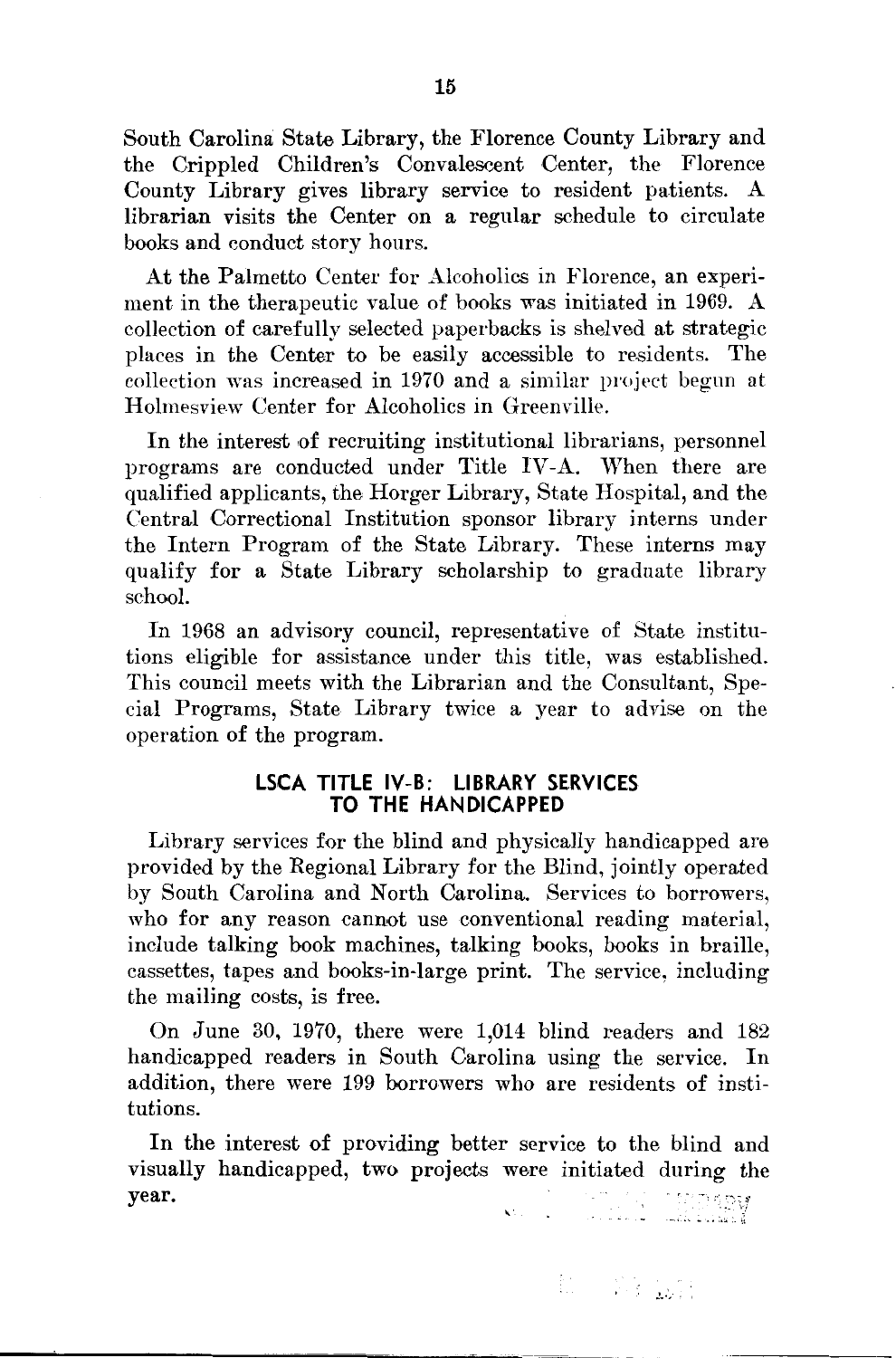A Books-in-Large-Print Project was offered to libraries which met requirements for participation in State and Federal grants and with book budgets not exceeding \$10,000. The State Library matched dollar for dollar up to \$250 of local funds expended for books in large print. Nine library systems accepted this offer.

The State Library established browsing collections of talking books in three county libraries. Located in Charleston, Greenville, and Spartanburg, the collections are available to any blind or physically handicapped South Carolinian. Through this arrangement, the handicapped have direct access to reading materials and have the guidance of a librarian in selecting books.

The Advisory Council, composed of representatives of State and private agencies concerned with the visually and physically handicapped, has been helpful in suggesting ways of publicizing and improving the service to these groups.

#### **LIBRARY LEGISLATION ENACTED, 1970**

- S. C. Acts and Joint Resolutions, 1970; No. 1014. An Act to create the Marion County Library.
- S. C. Acts and Joint Resolutions, 1970; No. 1114. An Act to create the Cherokee County Library, and to repeal Sections 42-321 through 42-331, Code of Laws of South Carolina, 1962, relating to the Cherokee County Library.
- S. C. Acts and Joint Resolution, 1970; No. 1133. An Act to create the Marlborough County Library, provide for its powers and duties, and to repeal Article 29, Chapter 7, of Title 42, Code of Laws of South Carolina, 1962, relating to the Marlborough County Public Library.
- S. C. Acts and Joint Resolutions, 1970; No. 1333. An Act to authorize Anderson County to borrow not exceeding three hundred fifty thousand dollars for construction of a library and to provide for the payment of the loan.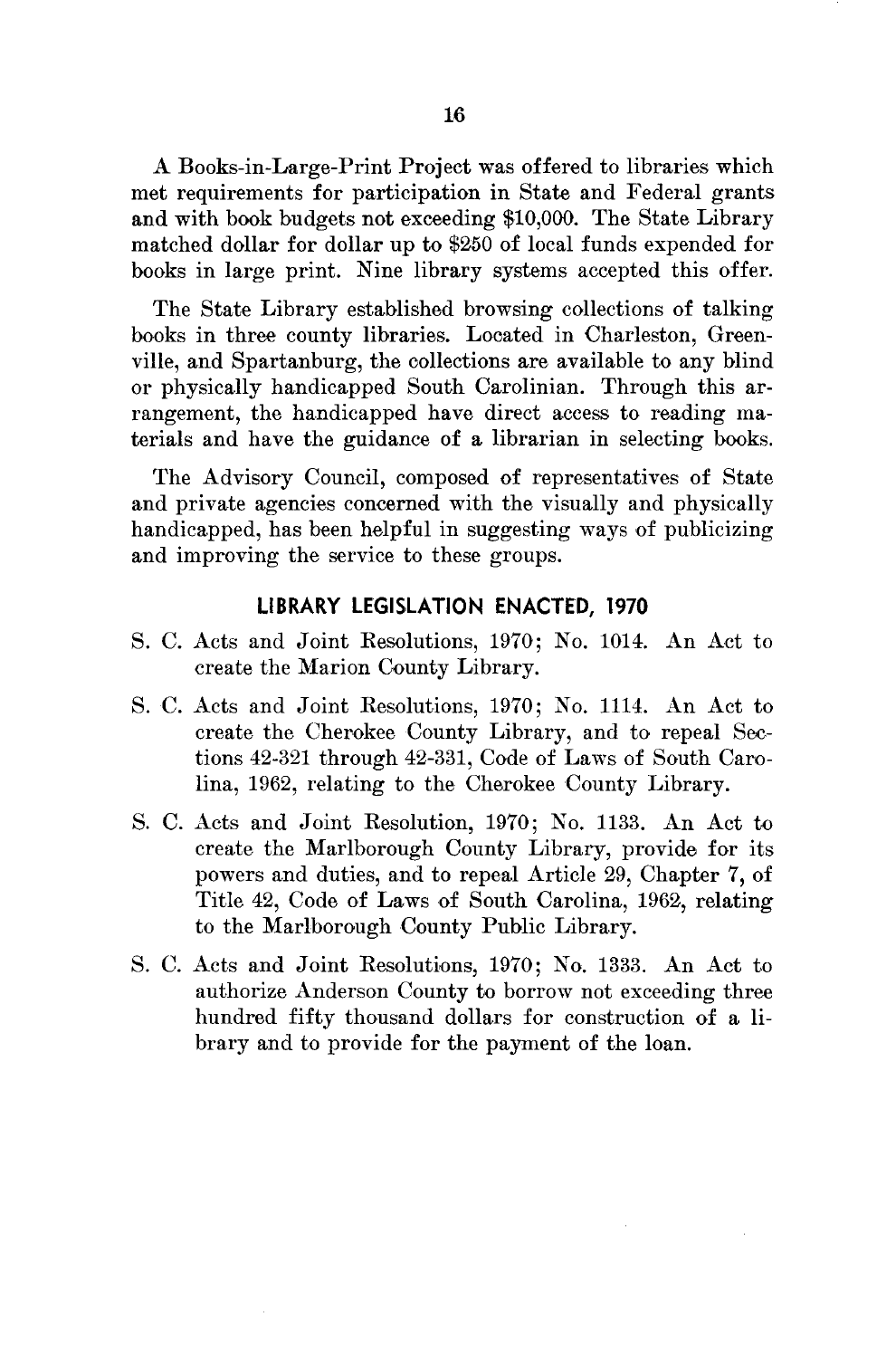#### **REFERENCE. & INTERLIBRARY LOAN STATISTICS FOR FISCAL YEAR 1969-70**

| Regional Libraries:                    | <b>Books</b> | Oues-<br>tions | Photo-<br>copies |
|----------------------------------------|--------------|----------------|------------------|
| Abbeville-Greenwood                    | 176          | 34             | 20               |
| Aiken-Bamberg-Barnwell-Edgefield       | 287          | 49             | 6                |
| Allendale-Hampton-Jasper               | 100          | 41             | 94               |
|                                        | 314          | 69             | 92               |
| County Libraries 100,000 and Over:     |              |                |                  |
|                                        | 260          | 50             | 65               |
|                                        | 245          | 53             | 6                |
|                                        | 156          | 52             | 0                |
|                                        | 136          | 20             | 16               |
| County Libraries 50,000 to 100,000:    |              |                |                  |
|                                        | 79           | 8              | 38               |
|                                        | 126          | 34             | 2                |
|                                        | 133          | 38             | 42               |
|                                        | 69           | 10             | 20               |
|                                        | 40           | 3              | $\bf{0}$         |
|                                        | 191          | 49             | 26               |
|                                        | 231          | 42             | 46               |
|                                        | 305          | 67             | 19               |
| County Libraries 25,000 to 50,000:     |              |                |                  |
|                                        | 108          | 27             | 31               |
|                                        | 27           | 0              | 4                |
|                                        | 64           | 20             | 9                |
|                                        | 70           | 5              | 10               |
|                                        | 140          | 22             | 21               |
| Dillon County Library                  | 163          | 31             | 42               |
|                                        | 178          | 57             | 20               |
|                                        | 28           | 3              | 3                |
|                                        | 159          | 40             | 39               |
|                                        | 66           | 9              | 7                |
|                                        | 38           | 2              | 0                |
|                                        | 95           | 11             | 5                |
|                                        | 334          | 90             | 46               |
|                                        | 173          | 28             | 15               |
|                                        | 93           | 19             | 24               |
|                                        | 11           | 0              | 0                |
| County Libraries 25,000 and Under:     |              |                |                  |
|                                        | 163          | 14             | $\bf{0}$         |
|                                        | 157          | 24             | 0                |
|                                        | 351          | 86             | 87               |
|                                        | 80           | 15             | 16               |
|                                        | 20           | 2              | 12               |
| Municipal and Township Libraries:      |              |                |                  |
|                                        | 26           | 3              | 0                |
|                                        | 490          | 128            | 90               |
|                                        | 0            | 0              | 0                |
|                                        | 0            | 0              | 0                |
| Interlibrary Loans to State Agencies   | 152          | 77             | 0                |
|                                        |              |                |                  |
| Interlibrary Loans to Other Libraries: | 535          | 93             | $\mathbf{2}$     |
|                                        | 6,572        | 1,423          | 977              |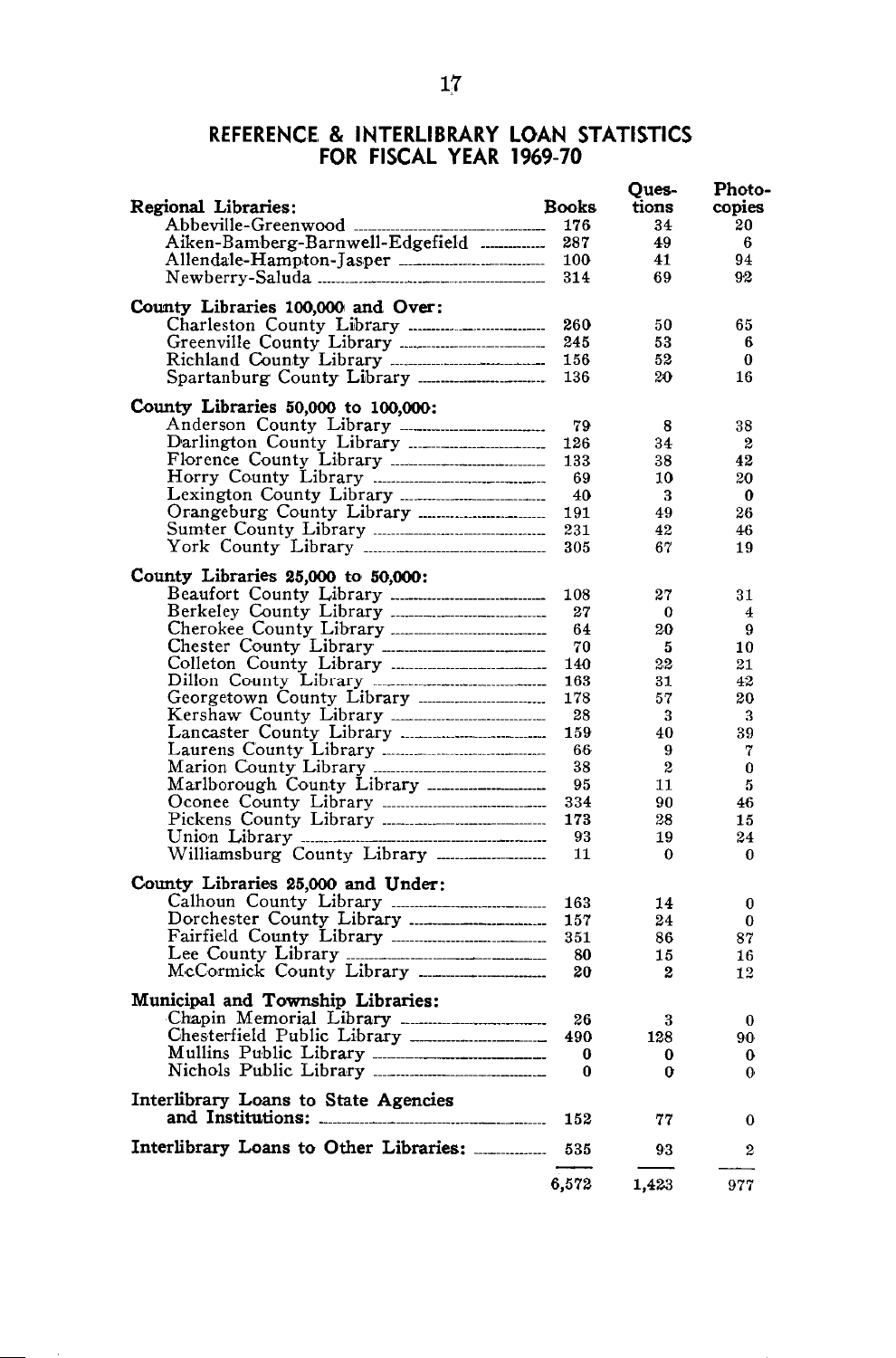#### **EXPENDITURES-STATE FUNDS July 1, 1969-June 30, 1970**

| Special Payments-Travel and Per Diem of                                                                                                                                                                                             |           |
|-------------------------------------------------------------------------------------------------------------------------------------------------------------------------------------------------------------------------------------|-----------|
|                                                                                                                                                                                                                                     | 193.71    |
|                                                                                                                                                                                                                                     | 45.70     |
|                                                                                                                                                                                                                                     | 2,935.77  |
|                                                                                                                                                                                                                                     | 750.00    |
|                                                                                                                                                                                                                                     | 300.00    |
|                                                                                                                                                                                                                                     | 500.00    |
| Water-Heat--Light and Power                                                                                                                                                                                                         | 42.98     |
|                                                                                                                                                                                                                                     | 38,830.50 |
|                                                                                                                                                                                                                                     | 1,495.69  |
|                                                                                                                                                                                                                                     | 200.00    |
| Insurance <b>continuous</b> continuous continuous continuous continuous continuous continuous continuous continuous continuous continuous continuous continuous continuous continuous continuous continuous continuous continuous c | 688.73    |
| Contributions (State Aid to Established                                                                                                                                                                                             |           |
| County Libraries) <b>Example 2014</b> 270,116.40                                                                                                                                                                                    |           |
|                                                                                                                                                                                                                                     | 12,000.00 |
|                                                                                                                                                                                                                                     | 1,000.00  |
| Motor Vehicles and Equipment <b>Example</b> 1                                                                                                                                                                                       | 200.00    |
| Educational Equipment (Books for reference                                                                                                                                                                                          |           |
| collection and for loan to individual                                                                                                                                                                                               |           |
|                                                                                                                                                                                                                                     | 20,008.45 |
|                                                                                                                                                                                                                                     |           |

| TOTAL EXPENDITURES | \$618,993.19 |
|--------------------|--------------|
|--------------------|--------------|

**EXPENDITURES-FEDERAL FUNDS** 

**July 1, 1969-June** 30, **1970** 

### TITLE I-SERVICES:

#### *Project* I-EXPANDED SERVICES OF STATE LIBRARY:

| 15,001.73<br>Social Security and Retirement Payments |
|------------------------------------------------------|
| 259.13<br>Special Payments - Consultants             |
| 2.45                                                 |
| 843.43                                               |
| 483.11                                               |
| Printing, Binding and Advertising<br>333.01          |
| 2,071.71                                             |
| 281.31                                               |
|                                                      |